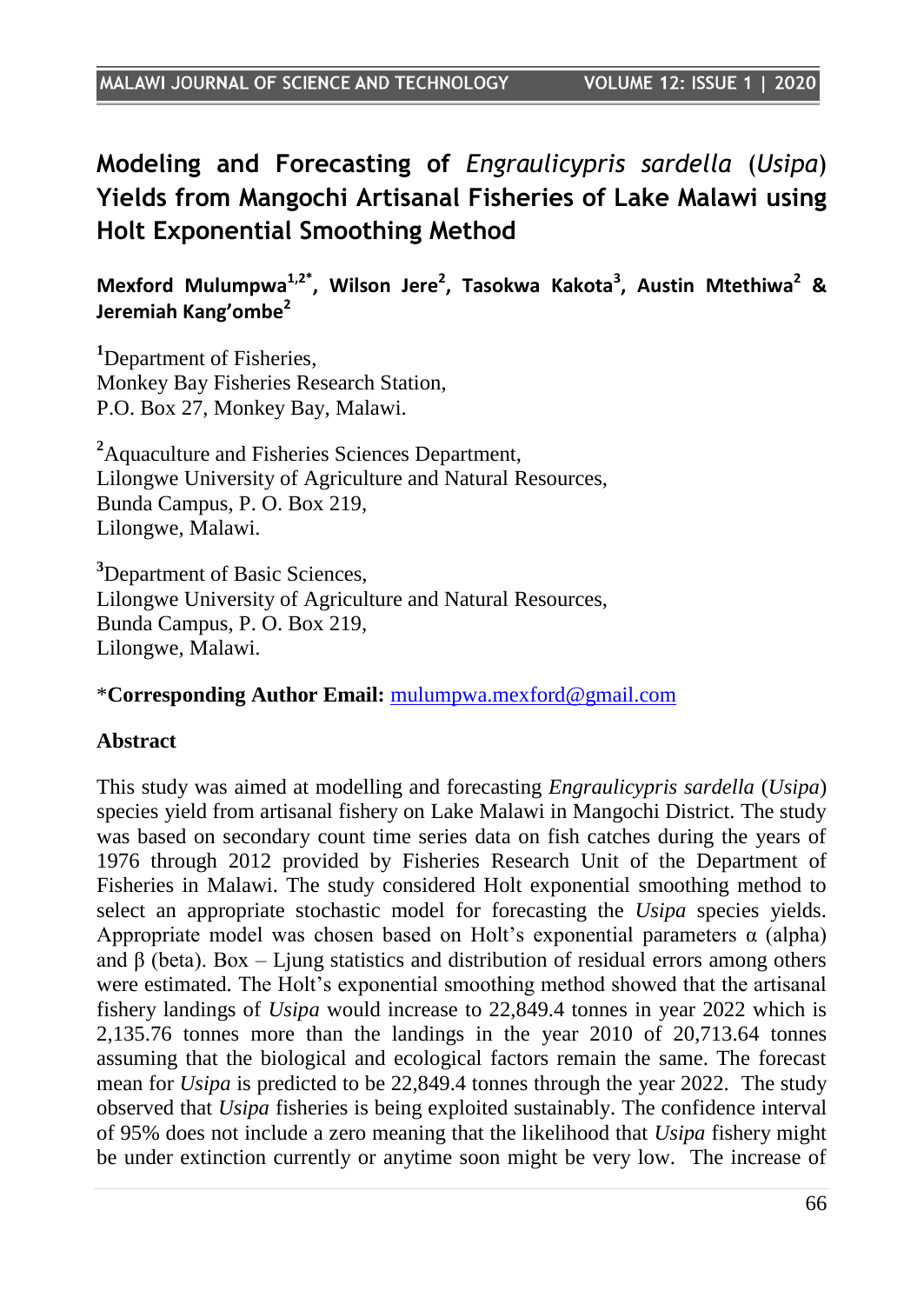*Usipa*, could be as a result of a decline in population of competing species in the ecosystem. The *Usipa* Management Strategy for Southeast and Southwest Arms of Lake Malawi and Lake Malombe developed by the USAID/FISH Project will ensure continued effective and sustainable management of exploitation of the fishery.

*\_\_\_\_\_\_\_\_\_\_\_\_\_\_\_\_\_\_\_\_\_\_\_\_\_\_\_\_\_\_\_\_\_\_\_\_\_\_\_\_\_\_\_\_\_\_\_\_\_\_\_\_\_\_\_\_\_\_\_\_\_\_\_\_\_\_\_\_\_\_\_\_\_\_*

**Keywords:** *Engraulicypris sardella, landings, Holt exponential smoothing method, artisanal fishery, Lake Malawi.*

## **1 INTRODUCTION**

Catch per unit effort (CPUE) has been used for many years to manage data limited fisheries such as in Malawi by assessing catch trends for different fish stocks (Maunder et al., 2006; Bordalo-Machado, 2006; Lazaro & Jere, 2013). However, over the past years, the use of time series models has been recommended as the best in determining both trends and forecasts in other countries (Lazaro & Jere, 2013; Tolimieri et. al., 2017; Ryan & Meyer, 2019). Ryan & and Meyer (2019) in Austraria successfully employed the time series analysis technique to model and predicting catch per unit effort from a multispecies commercial fishery in Port Phillip Bay. The time series analysis technique is cheap, provide an indicator of a stock (Ryan & Meyer, 2019), easy to interpret, allows a detailed assessment of seasonal effects and adequately forecast production trends and seasonal fluctuations (Lazaro & Jere, 2013). Time series analysis is a well-developed scientific method of analysis that has been extensively and successfully used in fisheries studies around the world as well as other fields such as econometrics and meteorology (Craine, 2005).

As the fisheries resources in Malawi continue to decline amidst population increase and climate change there is a need to enhance our fisheries management strategies to be more efficient than before. Literature shows that there are very few attempts to model and forecast timeseries fisheries data (landings, effort or CPUE) in Malawi. As such fisheries managers and policy makers may not have been provided with adequate information regarding the future state of the fisheries resources (Raman, 2018). The forecasts are very important for policy makers to make informed decisions as regards to which fisheries management option will be more appropriate for the resources (Coro et. al., 2016).

It is of paramount importance that the trend of the species of economic importance and those becoming important such as *Usipa* be modelled and forecasted to provide a picture of how the fishery will behave in the years to come. Of late catch species composition has shifted from large cichlids, catfish, and cyprinids to small pelagic species such as *Usipa*, Kambuzi (*Haplochromine* species) and Matemba (*Barbus*  species) (Torell et al., 2020). *Usipa* has recently become the dominant fishery in Lake Malawi, however, uncertainty exists about short and long -term ecosystem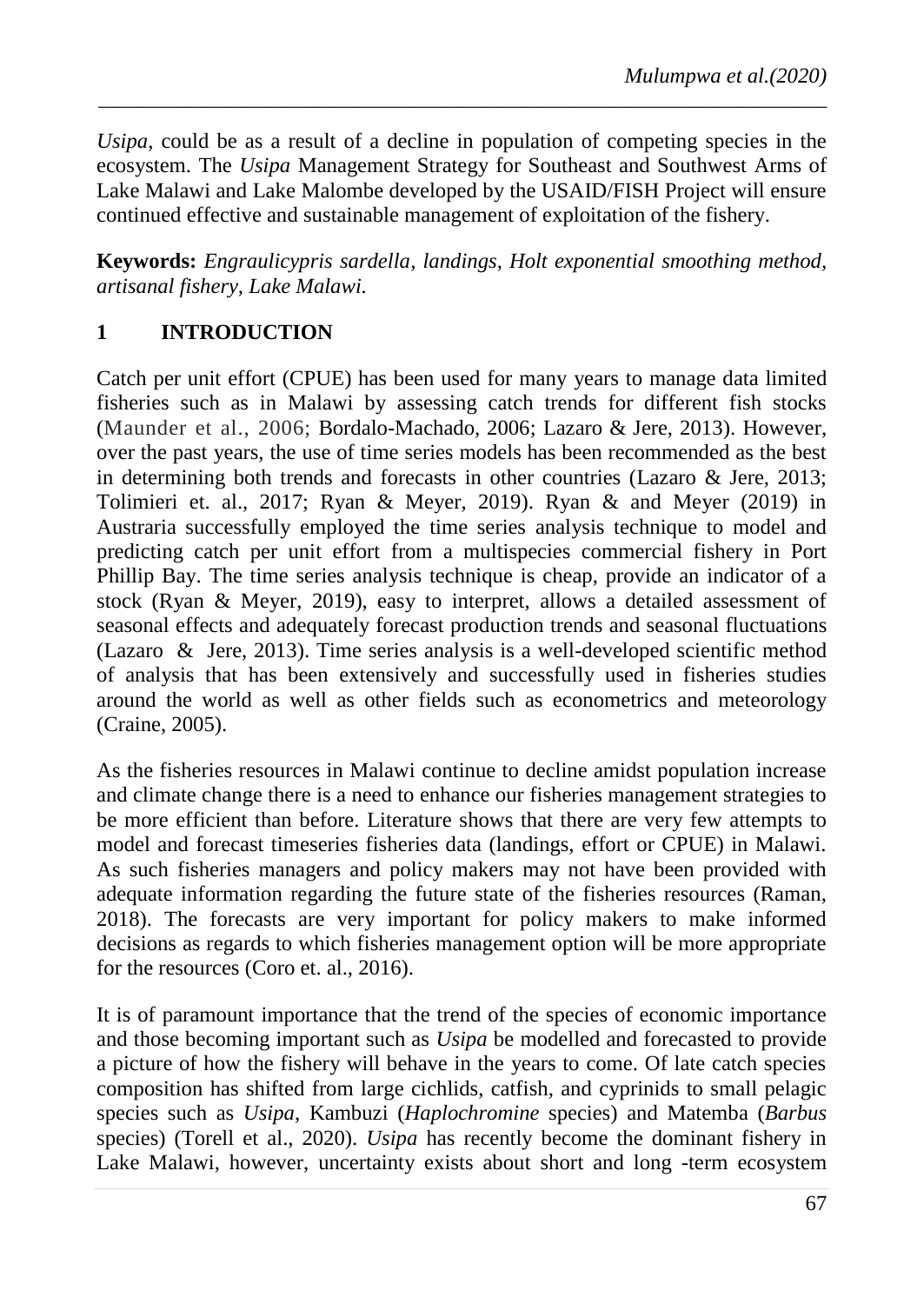*\_\_\_\_\_\_\_\_\_\_\_\_\_\_\_\_\_\_\_\_\_\_\_\_\_\_\_\_\_\_\_\_\_\_\_\_\_\_\_\_\_\_\_\_\_\_\_\_\_\_\_\_\_\_\_\_\_\_\_\_\_\_\_\_\_\_\_\_\_\_\_\_\_\_* responses. The species is currently contributing over 70% of total landings in Malawi though not fully managed (Christophe and Damien 2014; Fisheries Integration of Society and Habitats ((FISH), 2018). Prediction models are necessary for fisheries administrators to foresee in advance the evolution of the resource abundance (Berachi, 2003). This is very important for fisheries managers and policy makers to device tools to sustainably manage the fishery resources for the benefit of the nation. In Malawi fish constitutes about 27% of the total animal protein intake (FAO, 2010). However, increasing population, overfishing, dwindling in catches as well as rising of real fish prices have reduced per capita fish consumption from 12- 18 kg/person/year in 1970s to 9.4 kg/person/year in 1990, to 5.4 kg/person/year in 2008 and 5.6 kg/person/year in 2011 (Yaron et al. 2010, GoM, 2012). The decline from 14 kg/person/year in 1970s to 5.6 kg in 2011 represent a 60% decrease of per capita consumption of fish in Malawi (GoM, 2012). This decline in the fish per capita is a serious indicator of a threat of national food security and may have serious nutritional implications for the nation more especially the poor, under-five children, expectant women, the elderly and those affected or infected by HIV/AIDS.

Brown (1959 & 1962) and Holt (1960) founded the exponential smoothing forecasting methods in the 1950"with formulation of forecasting models for inventory control systems (Fomby, 2008). Holt's exponential smoothing method is basically an extension of the Moving Average (MA) process and generate forecasting by weighted moving average. The smoothing concept assumes that more recent values are more important than oldest values when it comes to forecasting. As such Holt's exponential smoothing method uses a weighting scheme that has decreasing weights as the time series observations become older (Fomby, 2008). Kisang-Ryu (2002) reported that in their research which compared different forecasting methods, the Holt"s exponential smoothing method performed better than the other forecasting methods by generating better accuracy than moving average model (MA), double moving average model (DMA), single exponential smoothing method (SES), double exponential smoothing method (DES) and linear regression (LR). Taylor (2008) reported also that the overall accuracy of forecasts made with the exponential smoothing method are very good hence the forecast of Holt's exponential smoothing method can be trusted. This is consistent with al-Salam (2013) who reported that best forecasting model for fish product and supply series in Sudan were the Quadratic Trend Model and Winter"s Exponential Smoothing model, respectively. Yugui et al. (2016) reported as well that the single exponential smoothing and ARIMA (1, 1, 1) models were best for predicting sea cucumber short-term catches, and the predictive powers of both models are good. The Holt"s exponential smoothing method is known to provide very low forecasting errors. This is in agreement with Kahforoushan et al. (2010) who reported that Holt-Winters model had the lowest mean absolute percent error in both model fitting and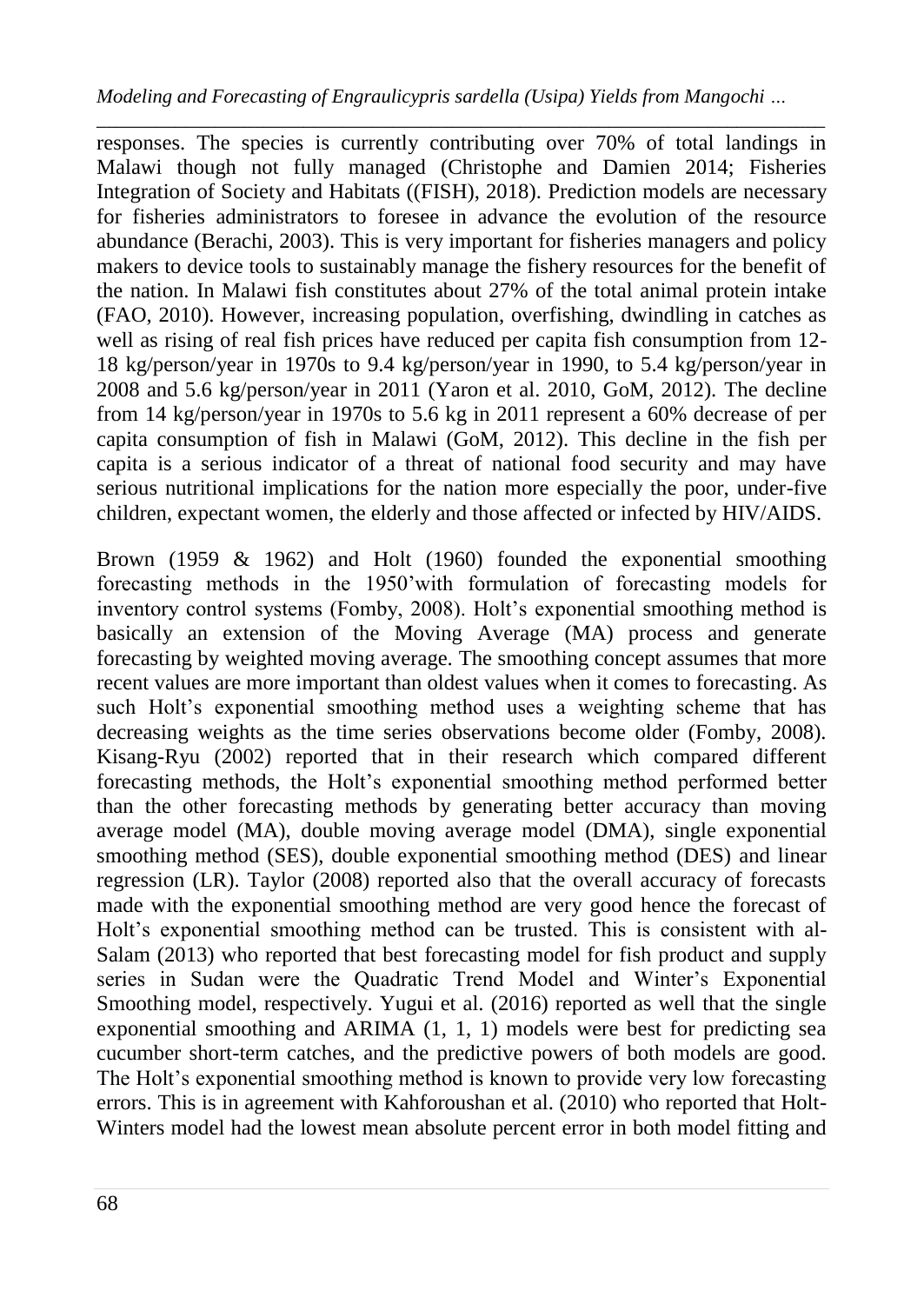model validation stages when predicting value addition of agricultural subsections using artificial neural networks.

*\_\_\_\_\_\_\_\_\_\_\_\_\_\_\_\_\_\_\_\_\_\_\_\_\_\_\_\_\_\_\_\_\_\_\_\_\_\_\_\_\_\_\_\_\_\_\_\_\_\_\_\_\_\_\_\_\_\_\_\_\_\_\_\_\_\_\_\_\_\_\_\_\_\_*

It is for this reason that this study seeks to generate more forecasts on the fish landings on *Usipa* using Holt's exponential smoothing method to assist the policy makers in strengthening or revisiting the current species management strategies to ensure that the stocks are sustainably exploited.

## **2 MATERIALS STUDY AREA AND METHODS**

## **2.1** *Usipa* **Biology**

Lake Malawi has a single biological stock of *Usipa* (Figure 1) which is a very significant cyprinid species in the lake economically and ecologically (Maguza-Tembo & Palsson, 2004). *Usipa* is a small shoaling zooplankton feeder which forms an important component of the pelagic ecosystem in the lake (Turner, 2004). Morioka & Kaunda (2004) reported that growth rate of *Usipa* in the rainy season was greater than 0.70 mm TL per day but less than 0.50 mm TL per day in the dry season. *Uispa* can reach a maximum length of 13 cm TL for adults although most of them are less than 10 cm (Eccles, 1992).



*Figure 1: Engraulicypris sardella (Usipa).*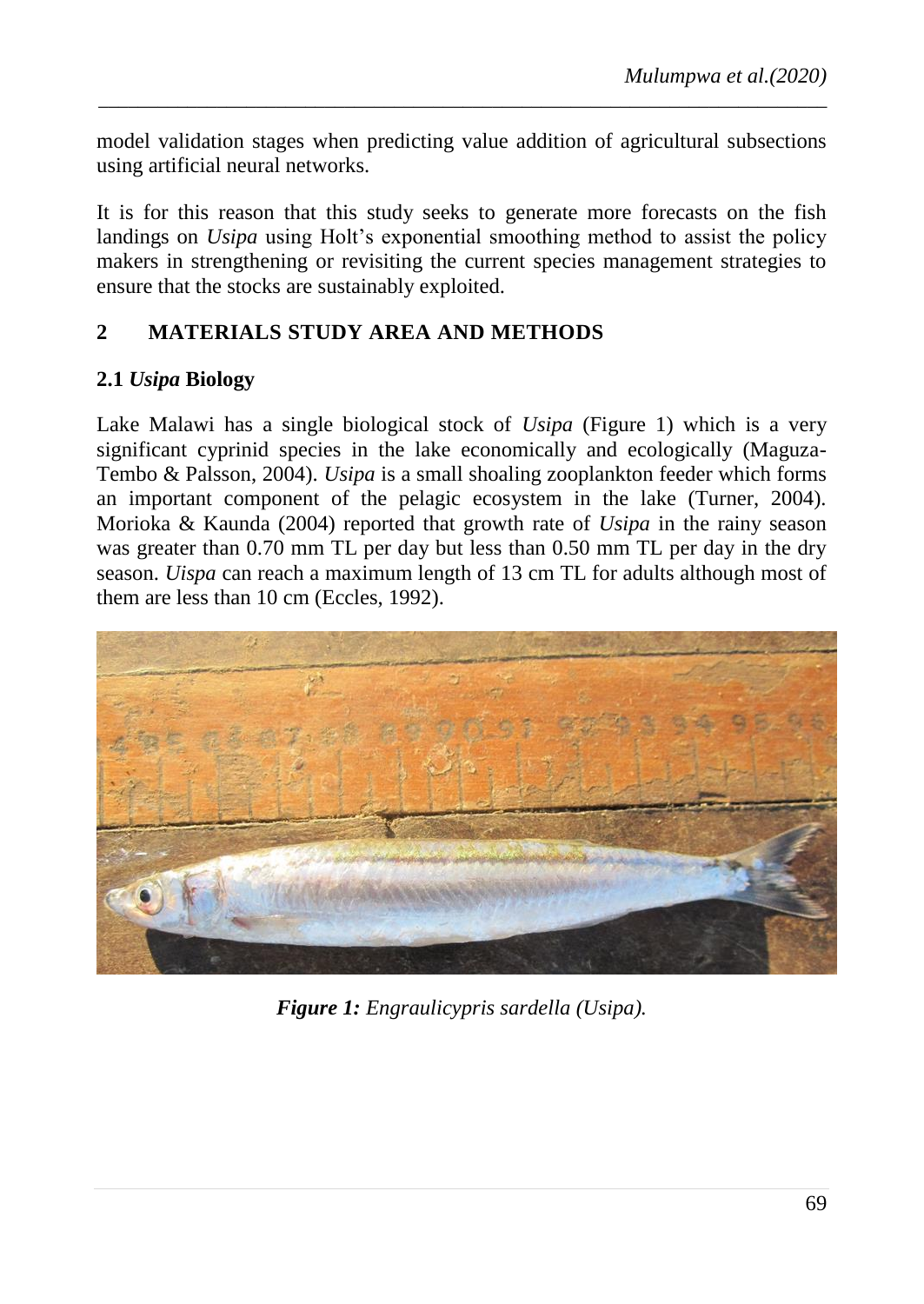## **2.2 Study area**

This study covered artisanal fishery of Lake Malawi in Mangochi District on all seven (7) minor strata namely 2.1, 2.2, 2.3, 2.4, 2.5, 2.6 and 3.1 as shown in Figure 2.



*Figure 2: Map of southern part of Lake Malawi showing all minor strata 2.1 to 3.1 of Mangochi Districts.*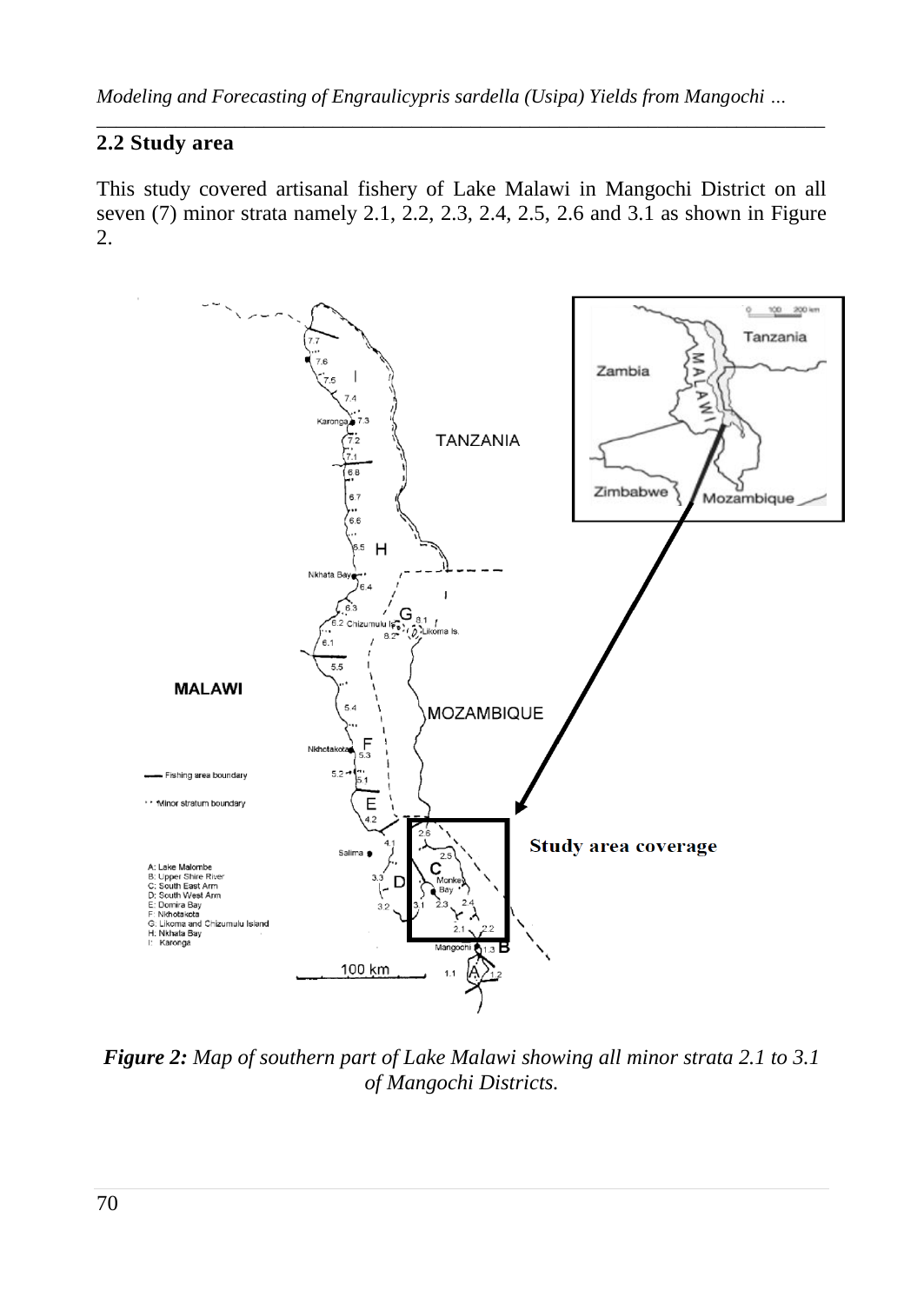## **2.3 Data**

The study used secondary data of *Usipa* landings by artisanal fisheries on Lake Malawi in Mangochi District. The data was univariate time series of total fish catches of *Usipa* from 1976 to 2012 collected from the Department of Fisheries in Malawi. The unit of measurement of the data was metric tonnes and refers to the weight of fish at the time it was landed. The descriptive statistics characteristics of the data are mean of 4841 tons, standard deviation of 6310.34 tons, range of 42.13 to 2399 tons and, first and third quantile of 562.3tons and 5158tons respectively. The artisanal fishery in the area is more complex than the rest of the lake as it has high number of fishers, fishing gears and crafts. The part of Lake Malawi in the district is the most productive area of the lake.

*\_\_\_\_\_\_\_\_\_\_\_\_\_\_\_\_\_\_\_\_\_\_\_\_\_\_\_\_\_\_\_\_\_\_\_\_\_\_\_\_\_\_\_\_\_\_\_\_\_\_\_\_\_\_\_\_\_\_\_\_\_\_\_\_\_\_\_\_\_\_\_\_\_\_*

R software version  $3.6.0$  (2019 – 04 – 26) was used in this study in which modelling technique, Holt"s exponential smoothing method was employed to model and forecast the data Holt"s exponential smoothing method is very useful when forecasting data which is stationary and has no non-zero lags (Coghlan, 2015). As such it fitted very well the data of *Usipa* yield which had no significant lags on their correlogram. The study took the following steps to forecast using Holt's exponential smoothing model namely estimating parameters, model validation and forecasting within the time series and the future.

## **2.4 Estimating parameters**

The study used Holt"s exponential smoothing modelling process to estimate the level and slope at the current time point of *Usipa* data according to Coghlan (2015). Smoothing was later on done by estimating the level at the current time point denoted by *α* (alpha) as shown in model (1) and estimating the slope *b* of the trend component at the current time point denoted by β (beta) as shown in model (2).

## **2.5 Model validation**

The study tested the trustworthy of the developed model by using a Ljung-Box test. With the Ljung-Box, the study passed models with *p-values* of  $> 0.05$ . The study also tested the trustworthy of the developed model by checking that the forecast errors were normally distributed with a mean of zero and had constant variance over time. This was done by making a time plot of forecast errors, and a histogram of the distribution of forecast errors with an overlaid normal curve according to Coghlan (2015). The developed model with its forecast errors that are normally distributed with a mean of zero and a constant variance was passed for being making accurate forecasts.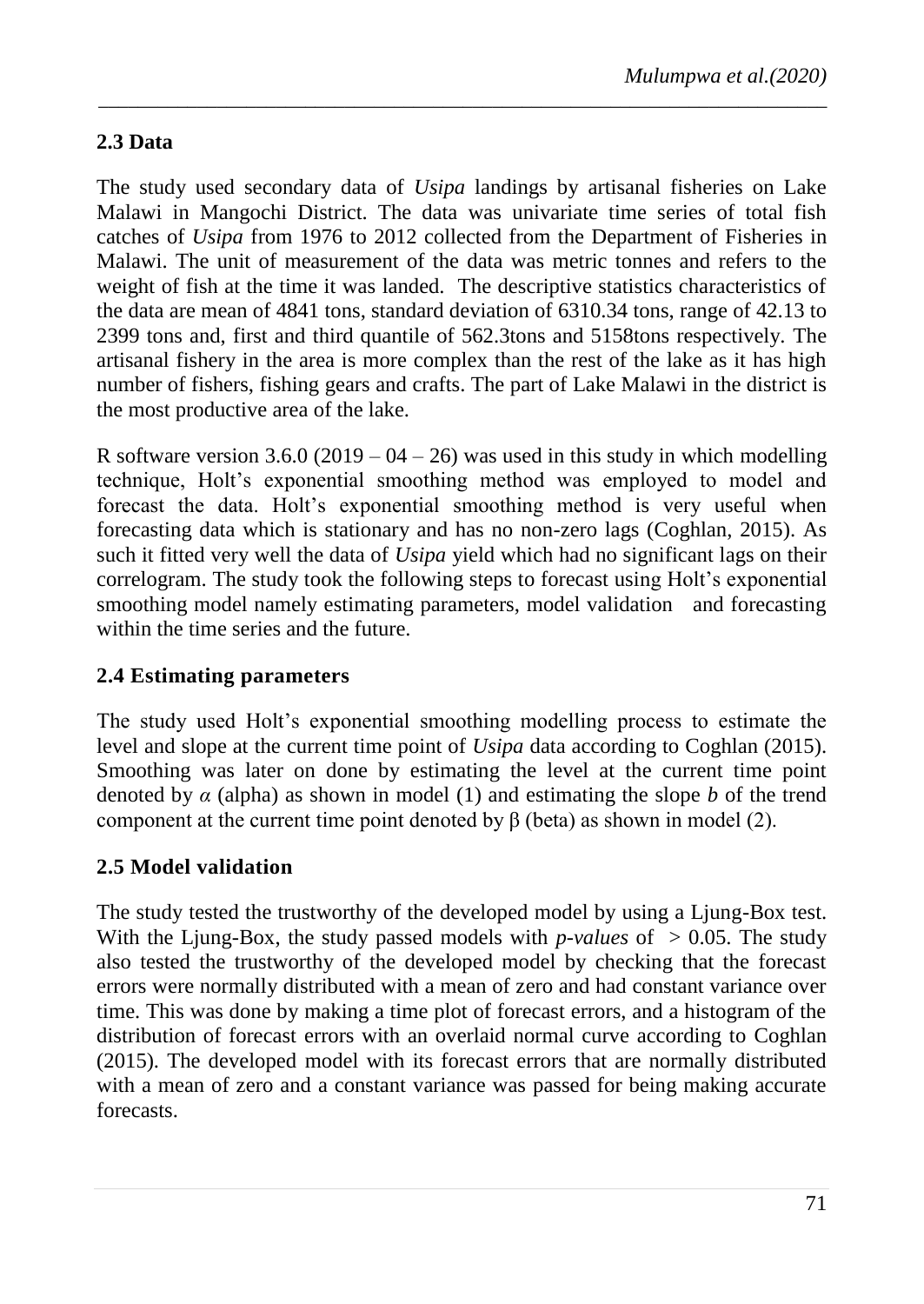*\_\_\_\_\_\_\_\_\_\_\_\_\_\_\_\_\_\_\_\_\_\_\_\_\_\_\_\_\_\_\_\_\_\_\_\_\_\_\_\_\_\_\_\_\_\_\_\_\_\_\_\_\_\_\_\_\_\_\_\_\_\_\_\_\_\_\_\_\_\_\_\_\_\_* Once alpha and beta were estimated, then the original time series was plotted together with the forecasted values (fish landings) at a time point in different colours to be easily traced. This was aimed at checking to what extent the fitted Holt's exponential smoothing model best fitted the original time series. This was done by ensuring that the forecasted trend was responding positively to the trend of the original time series data (close enough to the original trend) of the species. Once the results were satisfying for a best fit of the Holt"s exponential model, the model was used to forecast short term in the future.

# **2.6 Forecasting for future catches**

The parameters generated during parameter estimation stage were used to get the forecasted value  $(Ft + m)$ . The Holt's exponential smoothing method was represented by a set of models as follows:

| Level:    | $L_t = \alpha Y_t + (1 - \alpha) (L_{t-1} + b_{t-1})$ | (1) |
|-----------|-------------------------------------------------------|-----|
| Trend:    | $b_t = \beta(L_t - L_{t-1}) + (1 - \beta) b_{t-1}$    | (2) |
| Forecast: | $F_{t+m} = L_t + b_t$ m                               | (3) |

## **Where:**

 $\mathbf{F}_{\mathbf{t} + \mathbf{m}}$  represents the forecast *m* periods ahead

 $L_t$  denotes an estimate of the level of the series at time  $t$ 

**b<sup>t</sup>** is an estimate of the slope of the series at time *t*.

The first model (1) directly adjusted  $L_t$  for the last smoothed value  $(L_{t-1})$  by adding it to the trend of the previous period  $(b_{t-1})$ . The second model (2) updated the trend, which is expressed as the linear difference between the last two smoothed values.

# **3 RESULTS AND DISCUSSION**

# **3.1 Model identification**

# **3.1.1 Testing for trend in the time series**

Graphical analysis method of the *Usipa*, *Usipa* plotted series showed that there was a general increase in landing of *Usipa* from the fishery especially from the years 2005 to 2012 as shown in Figure 3 hence the series was visibly found not stationary and required transformation for modelling. The Mann Kendall test also showed that the *Usipa* original series had a significant trend (*p*-value of 0.0000) which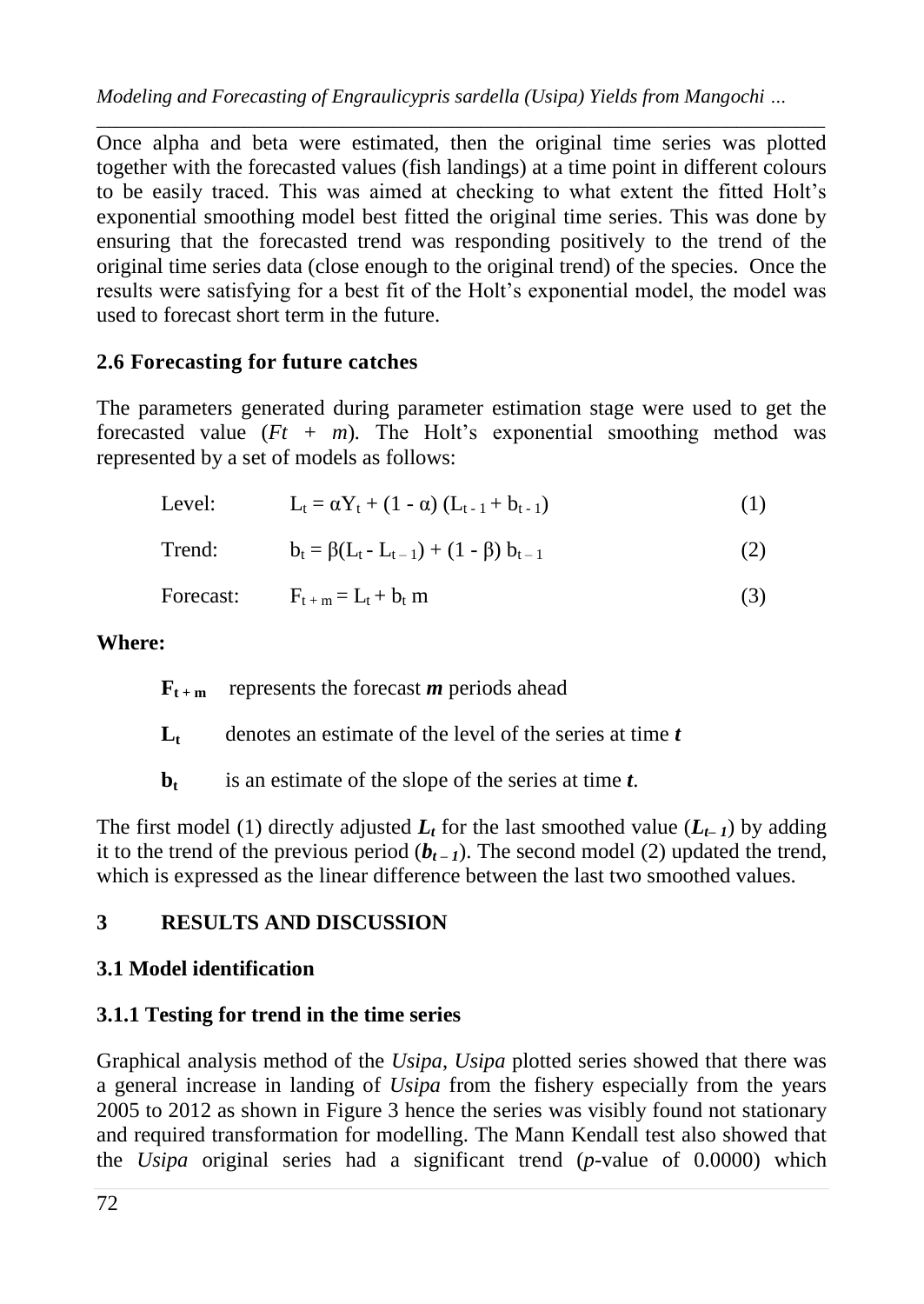necessitates differencing to detrend it as shown in Table 1. The Dickey-Fuller test also showed non-stationarity of the original *Usipa* series by providing a *p*-value of 0.8456 (Table 1) which implied the series was indeed not stationary. The transformation was made by differencing the series in order to be able to model and forecast.

*\_\_\_\_\_\_\_\_\_\_\_\_\_\_\_\_\_\_\_\_\_\_\_\_\_\_\_\_\_\_\_\_\_\_\_\_\_\_\_\_\_\_\_\_\_\_\_\_\_\_\_\_\_\_\_\_\_\_\_\_\_\_\_\_\_\_\_\_\_\_\_\_\_\_*



*Figure 3: Annual fish catches between 1976 and 2012 for Usipa.*

*Table 1: Mann Kendall test for trend and Dickey-Fuller test for stationarity on time series of annual catches of Usipa.*

|                    | <b>Mann Kendall test</b> |                 | Dickey-Fuller test |                 |
|--------------------|--------------------------|-----------------|--------------------|-----------------|
| Usipa time series  | Tau $(\tau)$             | <i>p</i> -value | Dickey-Fuller      | <i>p</i> -value |
|                    | statistic                |                 | statistic          |                 |
| Original series    | 0.6370                   | 0.0000          | $-1.3016$          | 0.8456          |
| After differencing | 0.1620                   | 0.1689          | $-7.327$           | 0.0000          |

#### **3.1.2 Removing the Trend**

The Dickey-Fuller test results in Table 2 showed that the differenced series had a *pvalue* of 0.0000 resulting into failure to reject the alternative hypothesis of the differenced series being stationary. The Mann Kendall test on the differenced series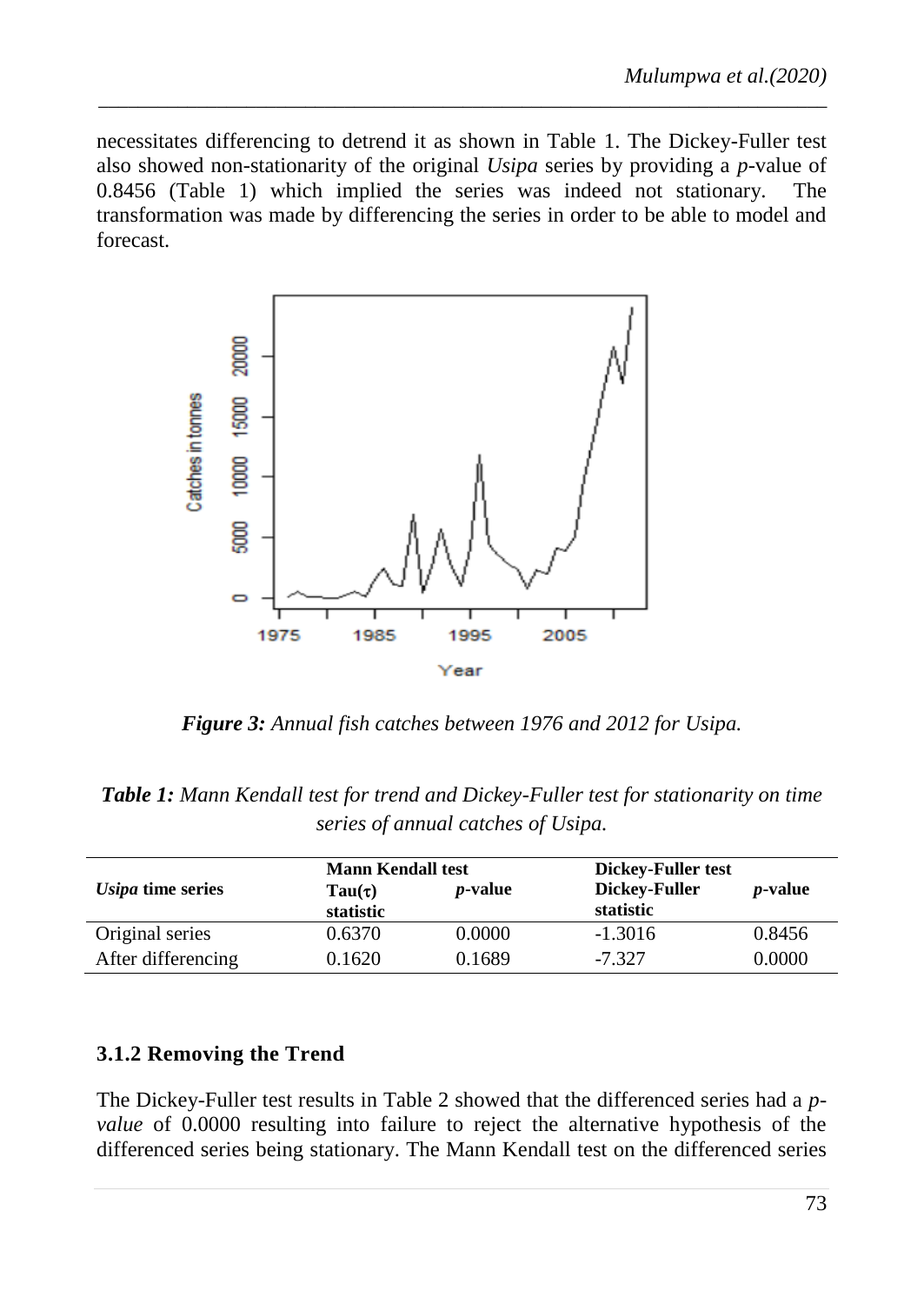*\_\_\_\_\_\_\_\_\_\_\_\_\_\_\_\_\_\_\_\_\_\_\_\_\_\_\_\_\_\_\_\_\_\_\_\_\_\_\_\_\_\_\_\_\_\_\_\_\_\_\_\_\_\_\_\_\_\_\_\_\_\_\_\_\_\_\_\_\_\_\_\_\_\_* showed that the series did not have a trend by giving a *p*-value of 0.1689 as shown in Table 1. Graphical analysis of the differenced *Usipa* plotted series (Figure 4) showed that the series was stationary and ready for modelling.



*Figure 4: Annual fish catches between 1976 and 2012 for usipa.*

The autocorrelogram and partial autocorrelogram were carried out on the difference series. However, the autocorrelogram and partial autocorrelogram plotted both showed that the new *Usipa* series did not have non- zero lags as shown in Figure 5 and 6 respectively hence its values were not autocorrelating nor partially autocorrelating with each other. The ACF non-zero lag at zero (0) was disregarded as it was correlating with itself.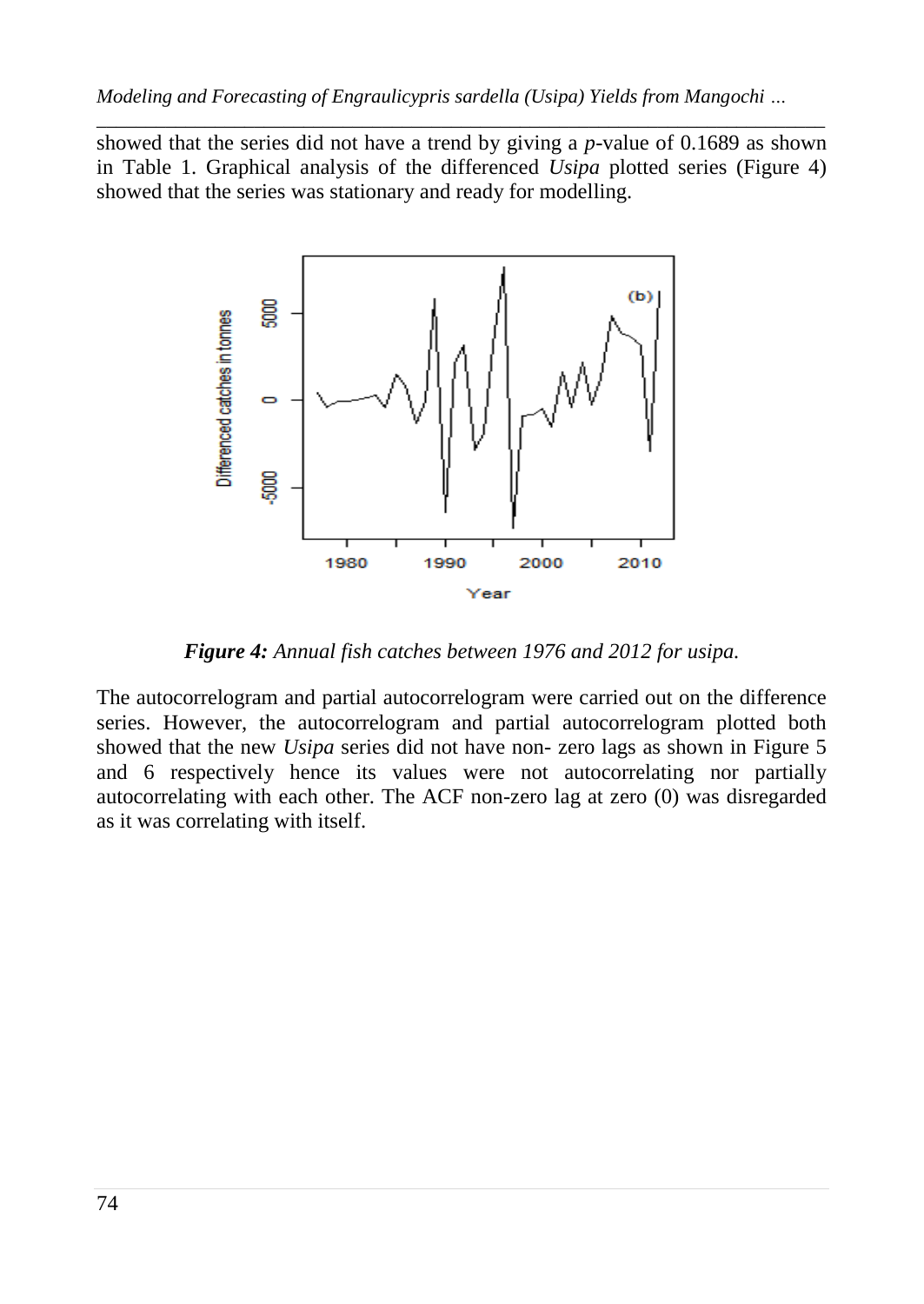

*Figure 5: Autocorrelation functions (ACF) for usipa. Dashed horizontal lines are the limits of 95% Confidence Interval.*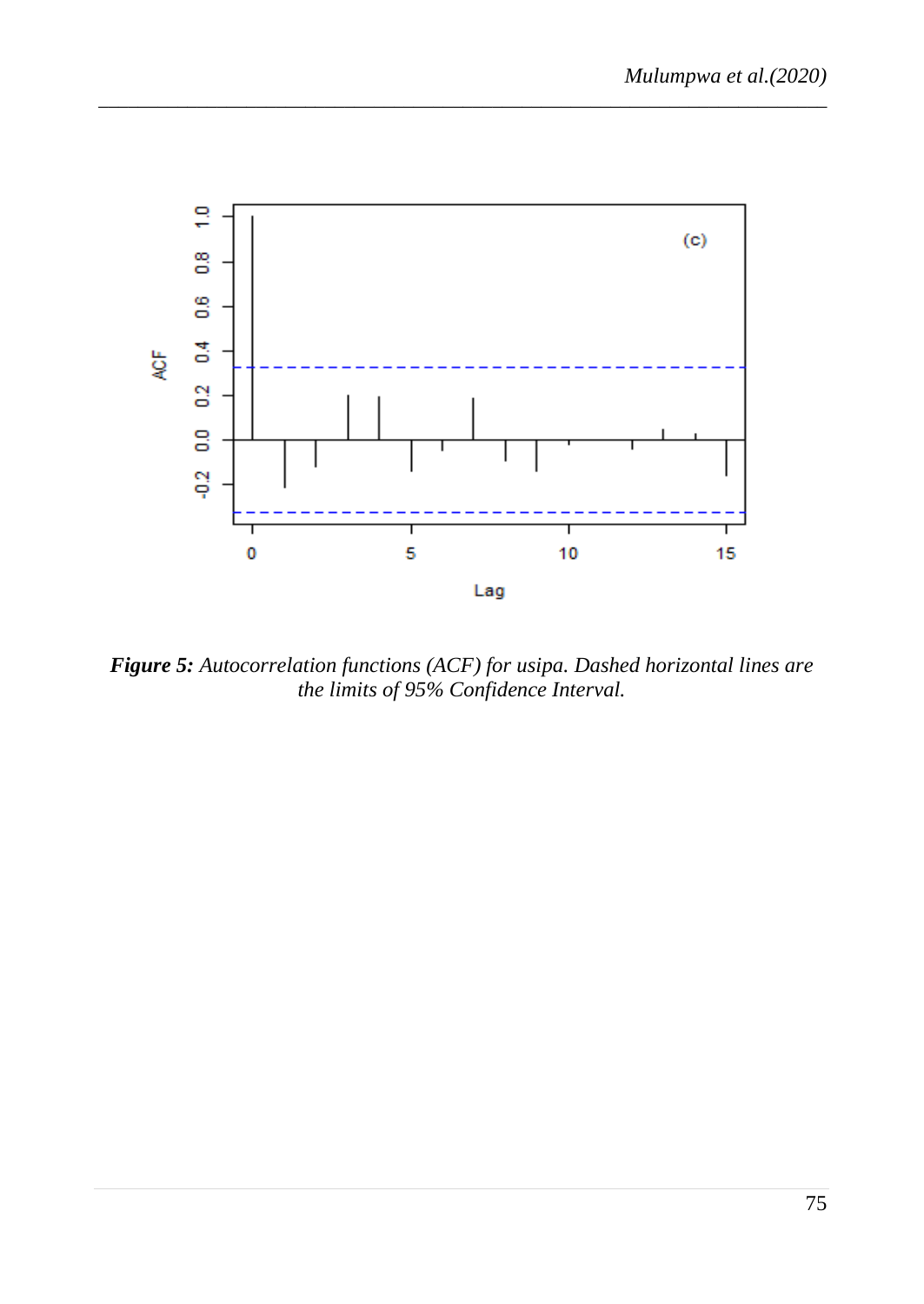

*Figure 6: Partial autocorrelation functions (PACF) for usipa.*

The absence of non-zero lags in both autocorrelogram and partial autocorrelogram indicated that it was not possible to find order of autoregressive (AR) model and order of moving average (MA) model on the differenced series. This meant that AR, MA, ARMA and ARIMA modelling were not suitable for the original *Usipa* artisanal fishery catches time series from Lake Malawi in Mangochi District. As such, Holt" exponential smoothing model was suggested to be used to model and forecast the *Usipa* landings series from artisanal fishery of Lake Malawi in Mangochi District. The Holt winters model that fitted very well the *Usipa* landing series from artisanal fishery of Lake Malawi in Mangochi District was Holt"s exponential smoothing model as the series could be described by an additive model, had a trend with no seasonality.

# **3.2 Determining the correct Holt Winters Smoothing Models for** *Usipa*

The Holt"s exponential smoothing model with the parameters and coefficients as shown in the Table 2 was developed and used to successfully forecast the future artisanal fishers" landings of *Usipa* in Lake Malawi in Mangochi District shown in Table 6 and Figure 9.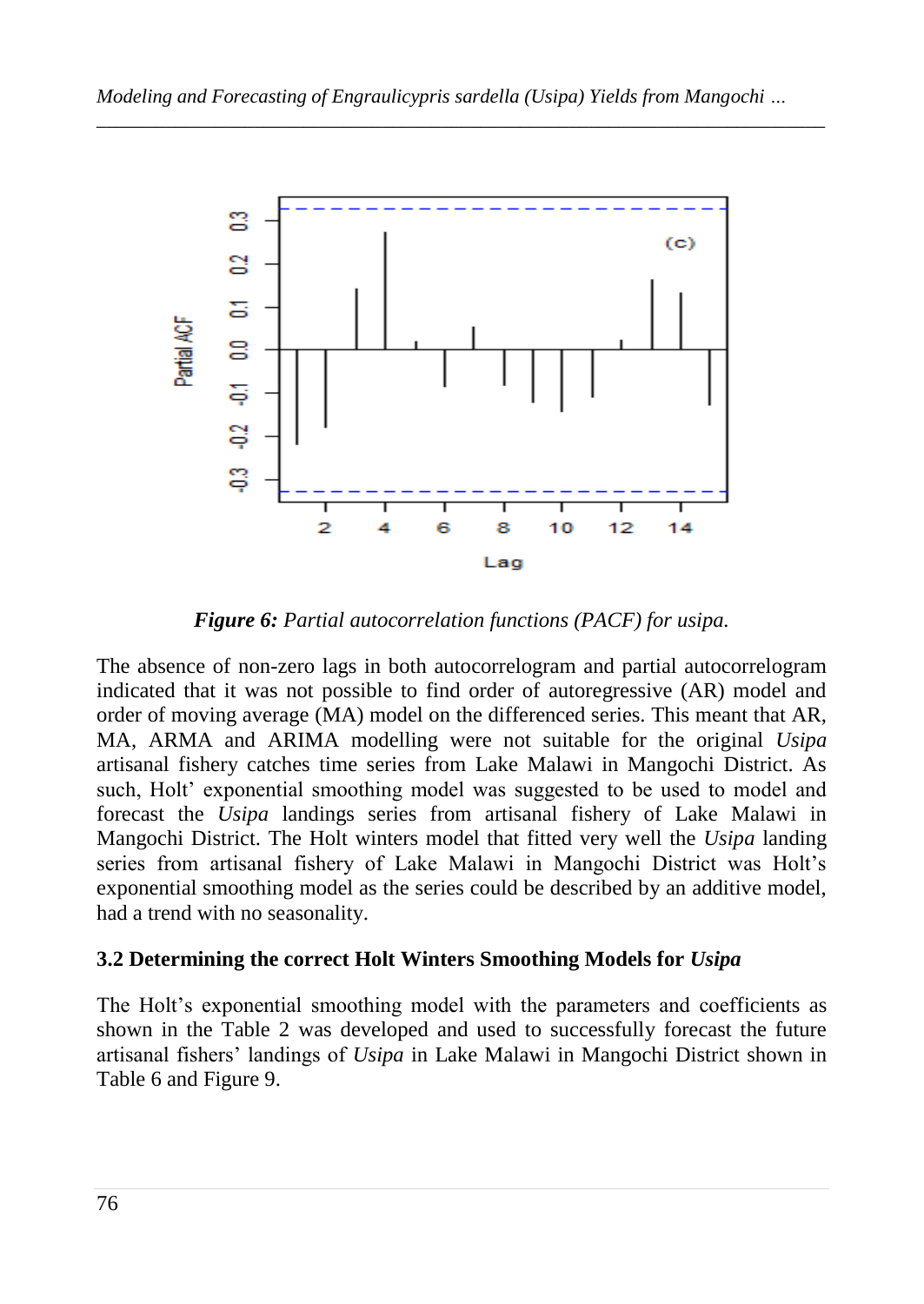|              | <b>Smoothing parameters</b> | <b>Coefficients</b> |
|--------------|-----------------------------|---------------------|
| Alpha        | 0.8036248                   |                     |
| <b>B</b> eta | FALSE                       |                     |
| A            |                             | 22849.4             |
| МE           | 786.5682                    |                     |
| <b>RMSE</b>  | 1102.998                    |                     |
| <b>MAPE</b>  | 105.8794                    |                     |
| <b>MAE</b>   | 2218.943                    |                     |

*Table 2: Parameters and coefficients of developed Holt's exponential smoothing model generated from annual Usipa catches* 

The smoothing parameter,  $\alpha$  (alpha) for *Usipa* series was found to be 0.8036 while the trend component β (beta) was assumed to be false at the current time point where as *a* was found to be 22849.4.

## **3.3 Validity of the Models**

The fitted model made forecasts that were very close to the actual values. The plotted forecast errors correlogram of *Usipa* showed no significant lags hence the errors were not significantly autocorrelating as shown by a *p*-value of 0.9586 and xsquared of 10.482 in Table 3 from the Box-Ljung test. The time plot of residual errors showed that the errors have a mean of zero with constant variance over time as shown in Figure 7 which meant that the model had successfully extracted the trend in the landings from *Usipa* fishery among artisanal fishers of Lake Malawi in Mangochi District.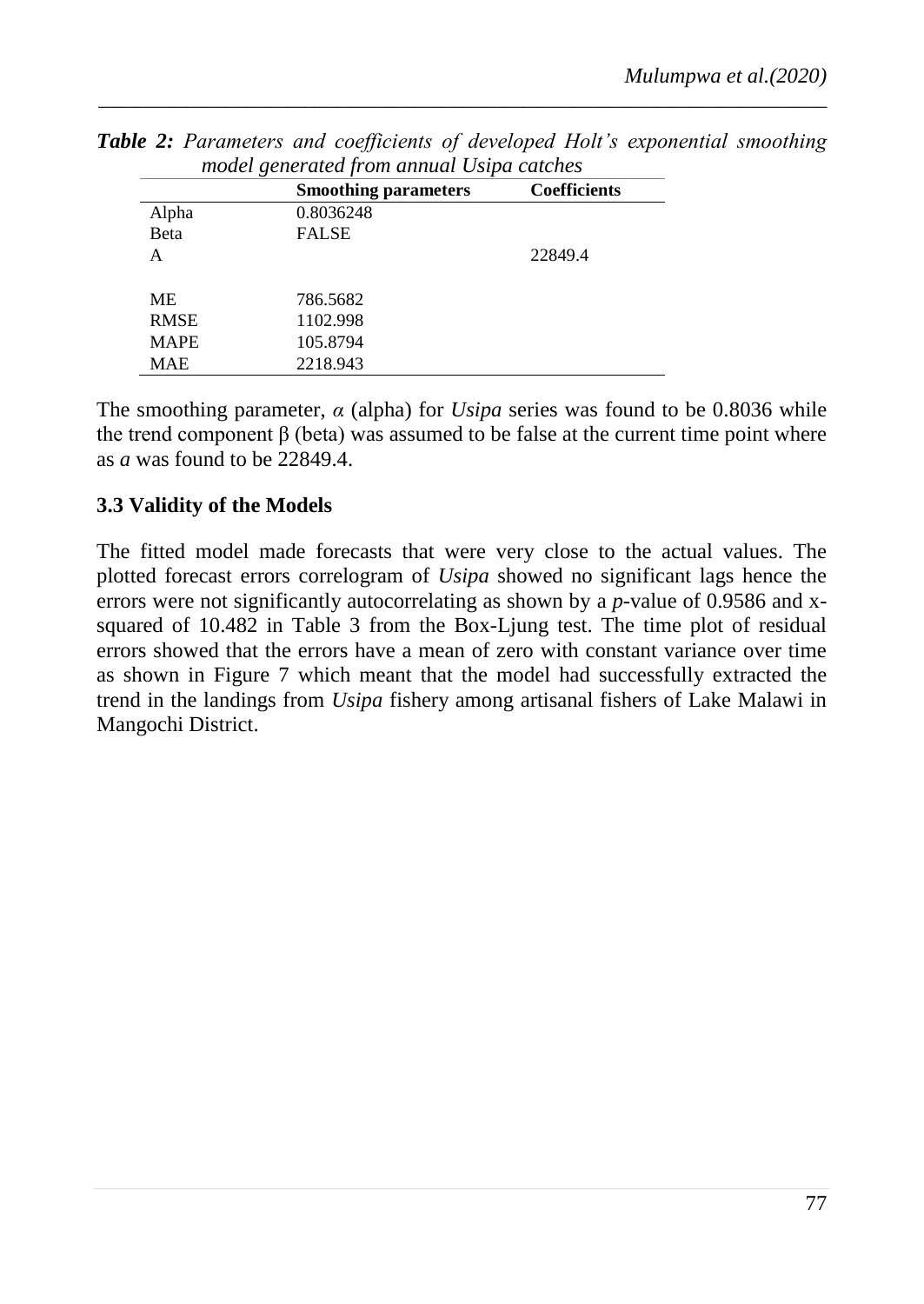

*Figure 7: Plot of residual errors of usipa forecasts.*

*Table 3: Box-Ljung test of usipa forecast errors of the developed holt's exponential smoothing models generated*

| <b>Fish species</b> | X-square | nе                  | <i>P</i> -value |
|---------------------|----------|---------------------|-----------------|
| Usipa               | 10.482   | $\mathcal{L}$<br>ZU | J.9586          |

*p-value < 0.05 is significantly different.*

The histogram of the forecasted errors showed a mean of zero, constant variance over time and normally distributed as shown in Figure 8. This implies that Holt's exponential smoothing method provided an adequate forecast model for *Usipa* catches of Lake Malawi artisanal fisheries in Mangochi District, which probably cannot be improved upon. This indicated that the assumptions of 95% predictions intervals were based upon, are probably valid. The generated model also displayed good precision as shown by the lower values of forecast error measuring indicators; ME, RMSE, MAPE and MAE in Table 4 hence the forecast from this model can be trusted. The forecasted and actual values were close implying that the forecasted errors were very low. This meant that the model is a good model according to Shitan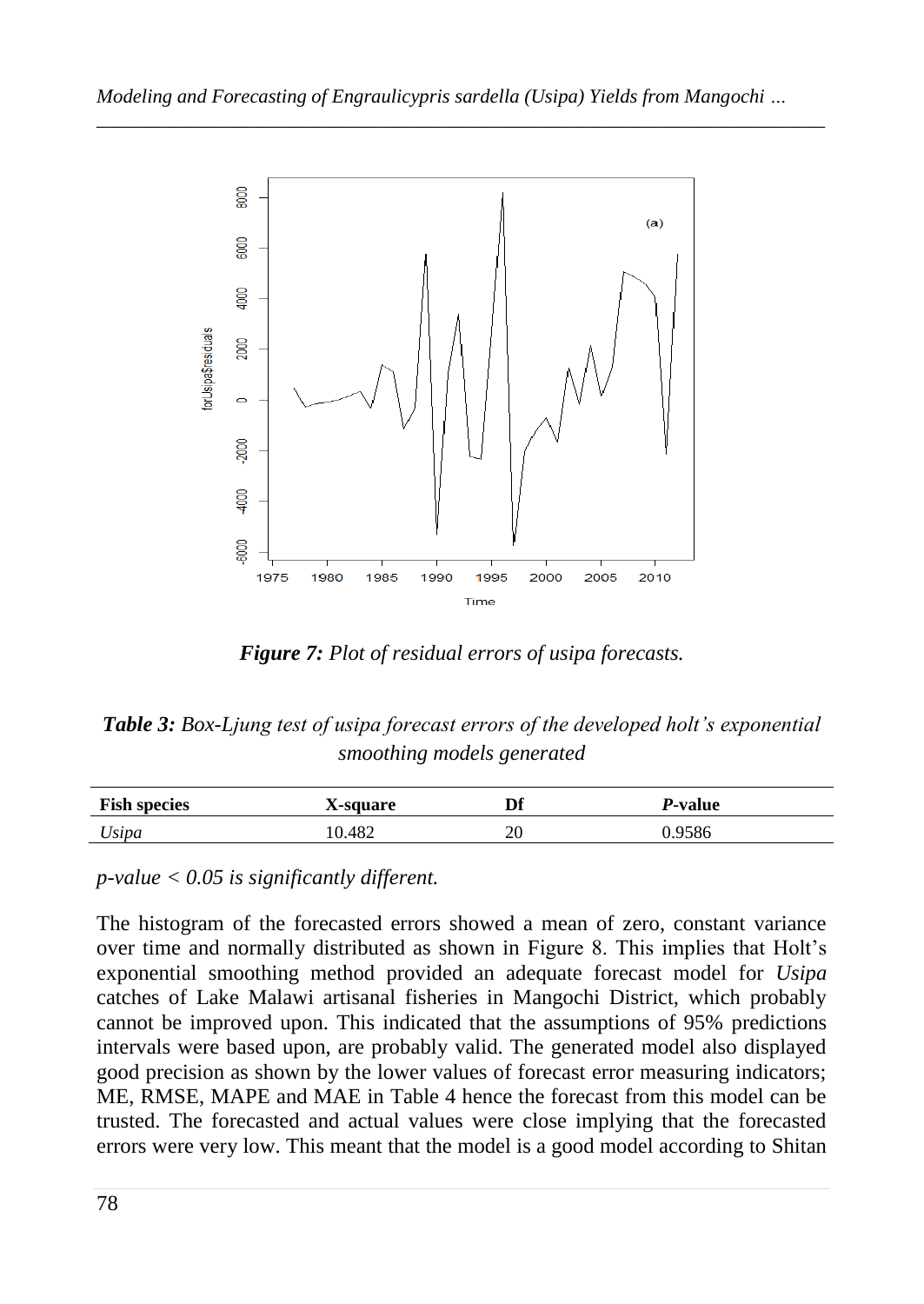et al. (2008). Czerwinski et al. (2007), Singini et al. (2012) and Lazaro & Jere (2013) argued that a good model should have a low forecasting error implying that the distance between the forecasted and actual values should be low depicting that the developed model have a good forecasting power.

*\_\_\_\_\_\_\_\_\_\_\_\_\_\_\_\_\_\_\_\_\_\_\_\_\_\_\_\_\_\_\_\_\_\_\_\_\_\_\_\_\_\_\_\_\_\_\_\_\_\_\_\_\_\_\_\_\_\_\_\_\_\_\_\_\_\_\_\_\_\_\_\_\_\_*



*Figure 8: Histogram plot of residual errors of engraulicypris sardella (usipa) forecasts.*

#### **3.4 Forecasting**

The forecast for artisanal landings of *Usipa*, from Lake Malawi in Mangochi showed a mean of 22,849.4 tonnes and that in the year 2022 the fishery will be 22,849.4 tonnes which is 2,135.76 tonnes more than the landings in the year 2010 of 20,713.64 tonnes as shown in Table 4. These forecasted results compare very well with what DoF (1999) management reports which indicated that *Usipa* stock is wellmanaged. The *Usipa* is also known to breed throughout the year and have generally long breeding periods and different stocks adapt to different optimum temperatures for breeding (Morioka & Kaunda 2004).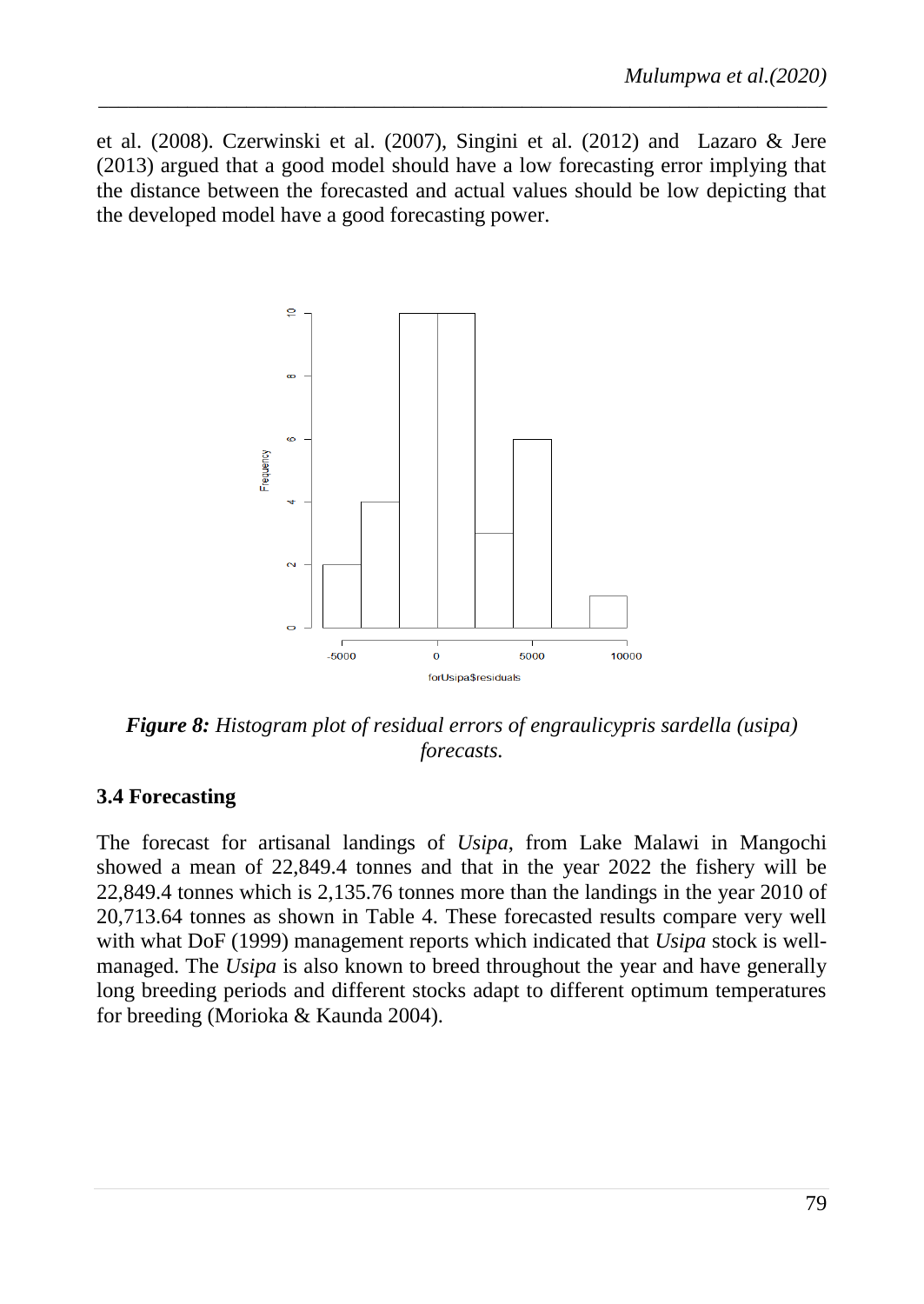| Year | Mean    | 95 % CI              |
|------|---------|----------------------|
| 2013 | 22849.4 | (16934.07, 28764.72) |
| 2014 | 22849.4 | (15260.67, 30438.12) |
| 2015 | 22849.4 | (13894.71, 31804.08) |
| 2016 | 22849.4 | (12711.15, 32987.64) |
| 2017 | 22849.4 | (11652.00, 34046.79) |
| 2018 | 22849.4 | (10684.72, 35014.07) |
| 2019 | 22849.4 | (9788.88, 35909.91)  |
| 2020 | 22849.4 | (8950.666, 36748.13) |
| 2021 | 22849.4 | (8160.204, 37538.59) |
| 2022 | 22849.4 | (7410.159, 38288.63) |

*\_\_\_\_\_\_\_\_\_\_\_\_\_\_\_\_\_\_\_\_\_\_\_\_\_\_\_\_\_\_\_\_\_\_\_\_\_\_\_\_\_\_\_\_\_\_\_\_\_\_\_\_\_\_\_\_\_\_\_\_\_\_\_\_\_\_\_\_\_\_\_\_\_\_ Table 4: Ten-year forecasts for annual catches in metric tonnes of Usipa using Holt-Winters Smoothing models.*



*Figure 9: Ten-year forecasts for annual catches in metric tonnes of Usipa using Holt-Winters Smoothing models*

This could be as a result of what Thompson, 1996 reported that *Usipa*, *Usipa* had a lower mortality of larvae which coincides with the windy mixed period when primary and secondary production were at a maximum, and correlated with an increased food supply at this time. These same windy season causes strong waves on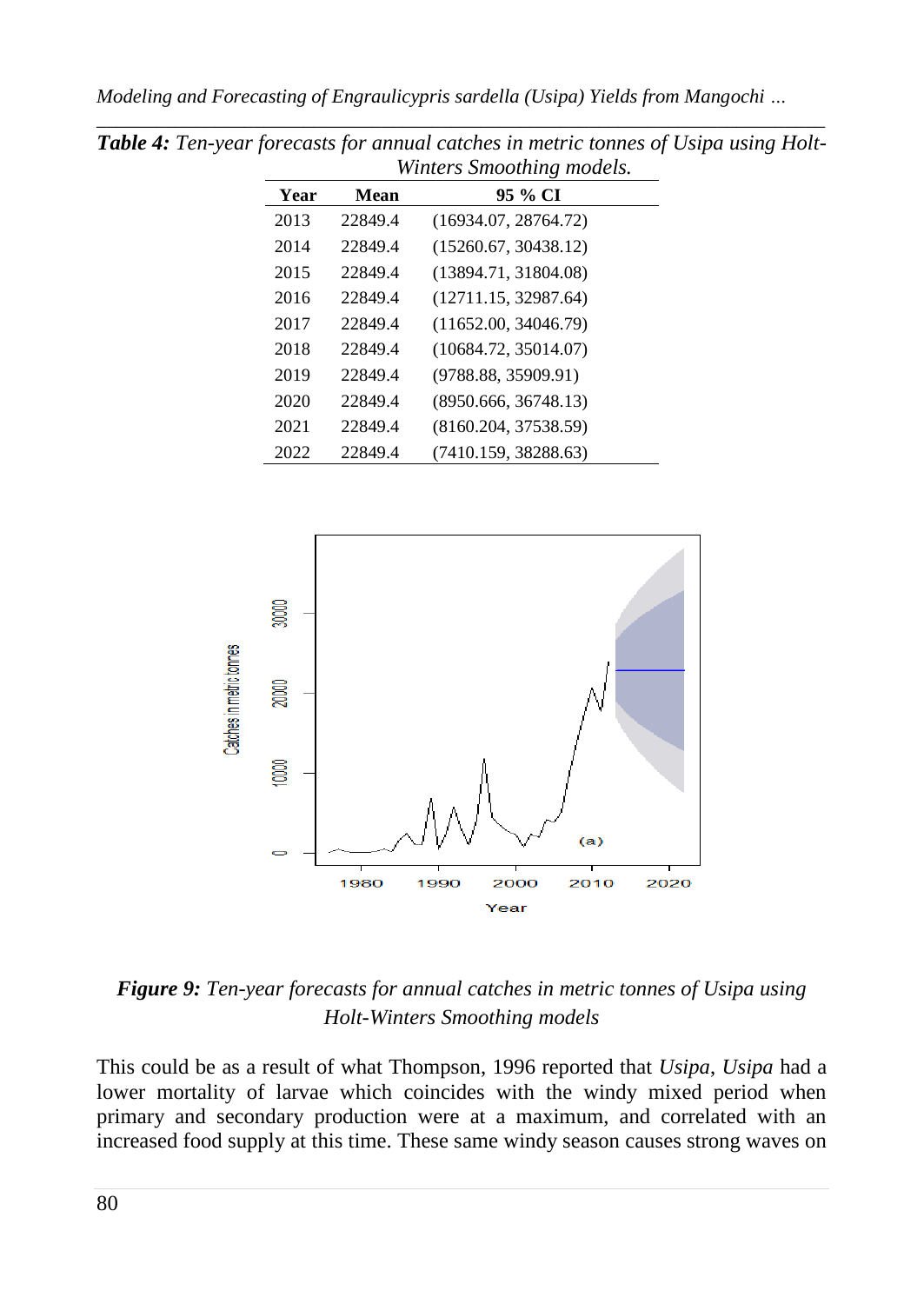the Lake Malawi which limit fishers" entry to exploit the *Usipa* during their breeding season unlike the other fish species which are more vulnerable during their breeding season. *Usipa* has a high reproductive output but with a high natural mortality rate outside the windy mixing period (Thompson & Allison, 1997).

*\_\_\_\_\_\_\_\_\_\_\_\_\_\_\_\_\_\_\_\_\_\_\_\_\_\_\_\_\_\_\_\_\_\_\_\_\_\_\_\_\_\_\_\_\_\_\_\_\_\_\_\_\_\_\_\_\_\_\_\_\_\_\_\_\_\_\_\_\_\_\_\_\_\_*

The populations of *Usipa* fluctuate due to their adaptation to feed low in the trophic level (phytoplankton and zooplankton) hence are heavily influenced by environmental conditions which influence as well their food availability and have short vital cycle (Marshall 1987). The population of *Usipa* fluctuates even in the absence of fishing as their recruitment and feeding is affected by short-term environment changes (Maguza-Tembo & Palsson, 2004). The fluctuation behaviour of the population of *Usipa* makes inclusion of its forecasted catches very useful in its fishery management. The trend forecasted for *Usipa* catches in this study is not surprising as Marshall (1987) reported that the species are r-selected species; fastgrowing with short life-spans and high rates of reproduction.

The current fisheries management though crafted towards management of *Oreochromis* species (Chambo) may be working for the sustainable exploitation of the *Usipa* fishery, implying the fisheries management are successfully managing the commons in as far as this fishery is concerned. The confidence interval of 95% as shown in Table 6 did not include a zero meaning that the likelihood that *Usipa* fishery might be collapsing currently or anytime soon might be very low. However, the years of high abundance may be immediately followed by years of low abundance of *Usipa* landings as the survival of the species larvae may be influenced by density-dependent effects (Thompson 1996). For years, *Usipa* was not managed until in 2018 when *Usipa* Management Strategy for Southeast and Southwest Arms of Lake Malawi and Lake Malombe was developed by the USAID/FISH Project. *Usipa* from the rest of the Lake Malawi still remain unmanaged (FISH, 2018). However, like the *Chambo Restoration Strategic Plan* whose existence is not stopping decline of *Chambo* species, if not properly implemented and enforced, *Usipa* will still remain unmanaged even in Southeast and Southwest Arms of Lake Malawi and Lake Malombe.

The increase of *Usipa* forecasted catches as shown in Figure 9, could be also as a result of decline in population of competing species in the ecosystem. For instance, the decline of predators or food competitors of *Usipa* will directly lead to an increase in the population of the species in this fishery. This scenario if not properly controlled may lead to trophic cascade. However, at every point the fishery ecosystem must be balance hence the increase of this species will affect the ecosystem of other species as well hence causing some to even decline more in population especially their food competitors. This scenario on the other hand might boost the declined stocks of predators of *Usipa*, as the increase in population of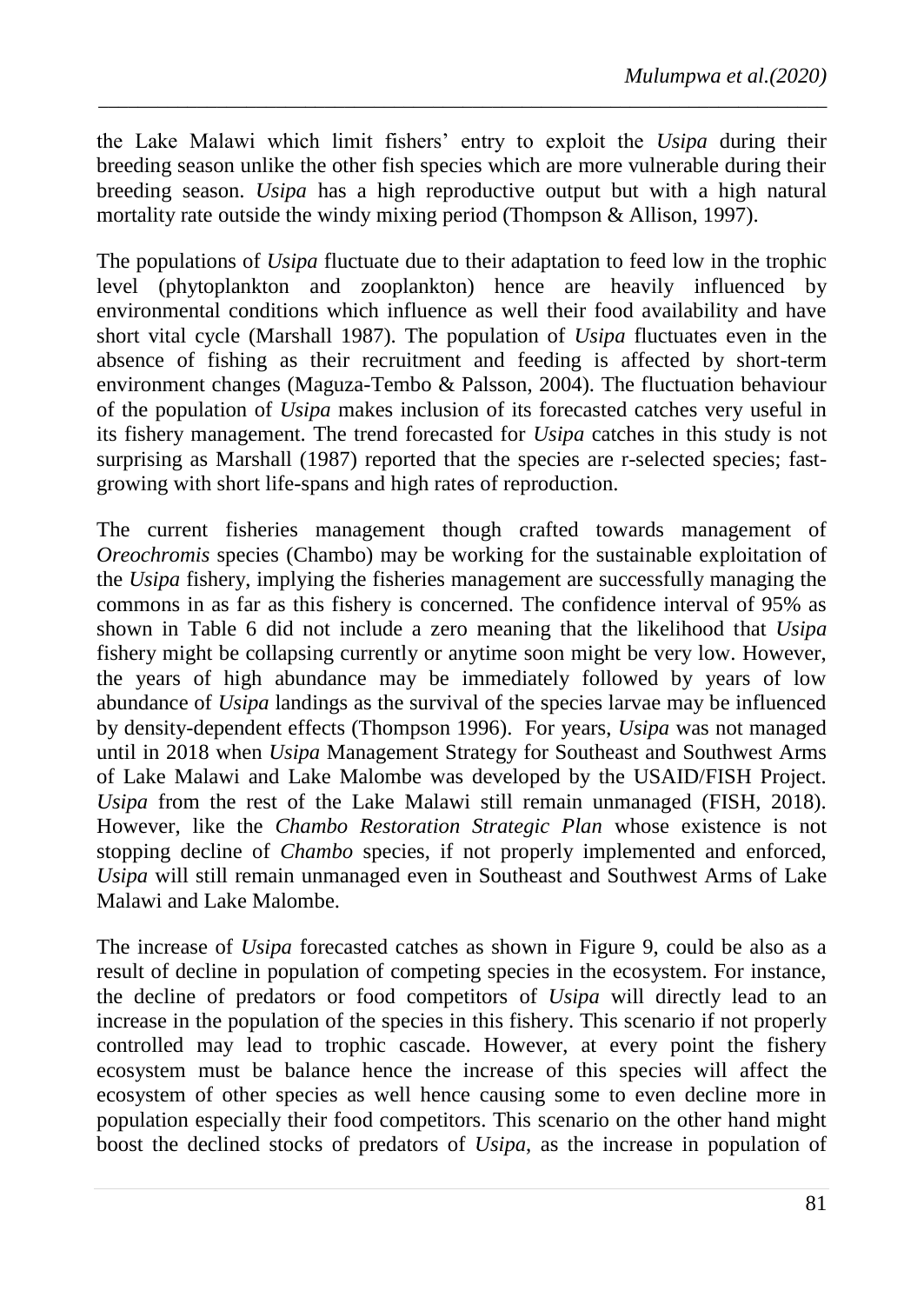*\_\_\_\_\_\_\_\_\_\_\_\_\_\_\_\_\_\_\_\_\_\_\_\_\_\_\_\_\_\_\_\_\_\_\_\_\_\_\_\_\_\_\_\_\_\_\_\_\_\_\_\_\_\_\_\_\_\_\_\_\_\_\_\_\_\_\_\_\_\_\_\_\_\_ Usipa* will mean increase in food for the predators such as *Rhamphochromis*  (*Ncheni*) species.

Although previous fisheries management system aimed at managing *Chambo* on Lake Malawi seem to be effectively and sustainably managing the exploitation of the fishery, a fisheries management plan in place for Southeast and Southwest Arms of Lake Malawi and Lake Malombe will ensure continued sustainable exploitation of the fishery in the area. The implementation of the strategy should take advantage of the management instruments in place such as devolution of management of natural resources such as the decentralized fisheries management approach. This is being operationalized as Participatory Fisheries Management (PFM) (FISH 2018). There is a need to reduce climate change (erratic rainfall and wind patterns) impacts, habitat destruction such as removal of submerged aquatic vegetation (SAV) and changes in water quality among others. Further research must be done to assess size of the *Usipa* stock in this fishery to make sure that the fishery is not under exploited. The important management parameters should be generated such as maximum sustainable yield, maximum economic yield among others for the whole Lake Malawi to sufficiently equip the policy makers to take the best options in employing ecosystem approach to managing the fishery.

## **4 CONCLUSIONS**

The artisanal fishery landings of *Usipa* from Lake Malawi in Mangochi district may increase by the year 2022 to 22849.4 tonnes, slightly above the landings in the year 2010, which was at 20713.64 tonnes. The current fisheries management system on Lake Malawi in the case of this species shows that may be effectively and sustainably exploiting the fishery. There is a need however to adequately monitor and control the exploitation levels of the fishery by employing a logical participatory approach which should be sufficiently policed to limit effort.

# **5 REFERENCES**

- Berachi, I.G. (2003). Bioeconomic Analysis of Artisanal Marine Fisheries of Tanzania (Mainland). MSc. Thesis. Department of Economics. Norwegian College of Fishery Science. University of Tromsø. Norway.
- Bordalo-Machado, P. (2006). Fishing Effort Analysis and Its Potential to Evaluate Stock Size. Journal Reviews in Fisheries Science **14(4):** 369-393. DOI: [10.1080/10641260600893766.](https://doi.org/10.1080/10641260600893766)
- Brown, R.G. (1959). Statistical Forecasting for Inventory Control. McGraw-Hill: New York.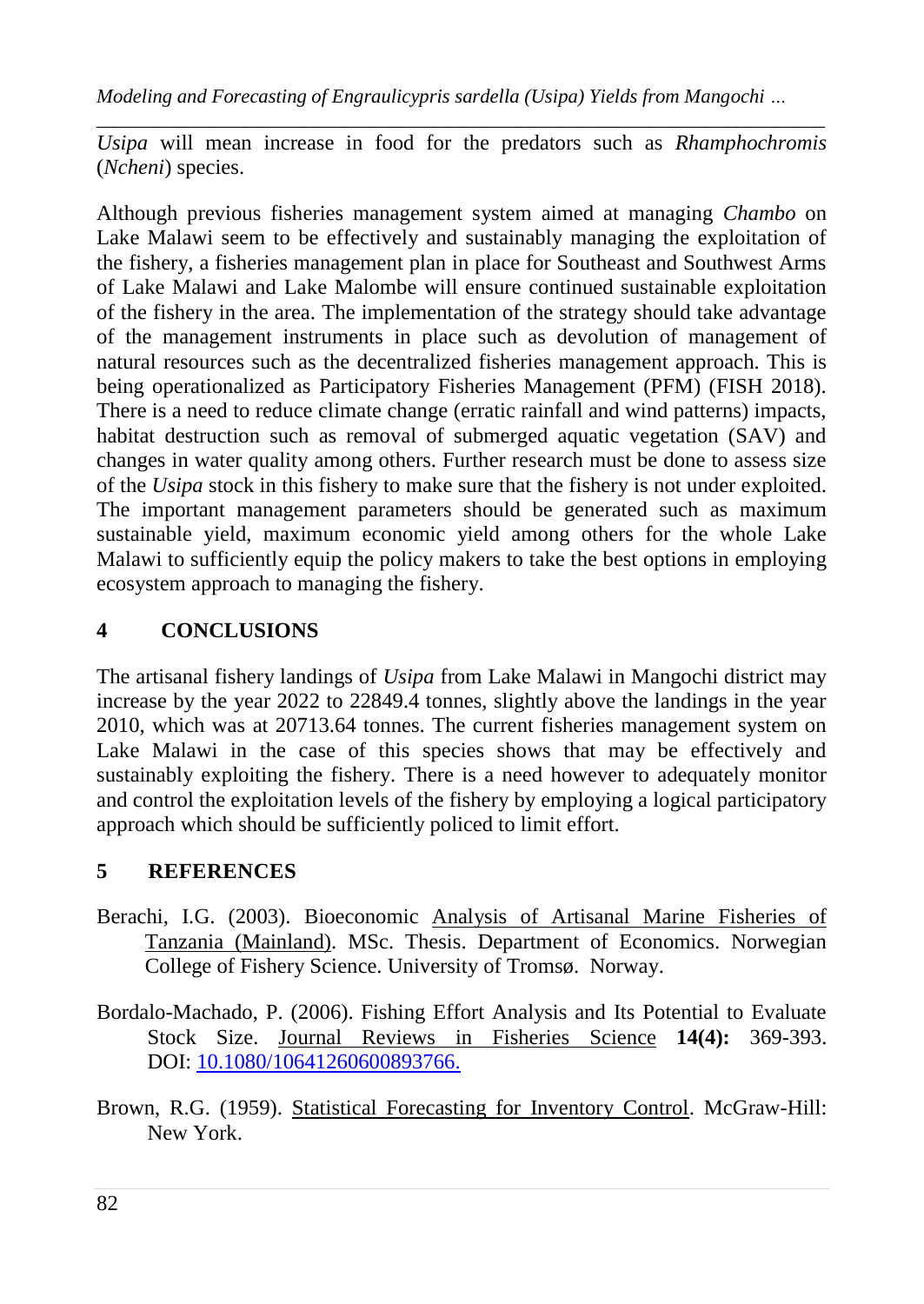Brown, R.G. (1962). Smoothing, Forecasting and Prediction of Discrete Time Series. Prentice-Hall: New Jersey.

- Christophe, B. & Damien, G. (2014). Baseline Report Malawi. SmartFish Programme of the Indian Ocean Commission, Fisheries Management FAO component. Ebene, Mauritius. **29**.
- Coghlan, A. (2015). A Little Book of R for Time Series. Release 0.2. Cambridge, U.K. 1-75. *Available:* [https://media.readthedocs.org/pdf/a-little-book-of-r-for](https://media.readthedocs.org/pdf/a-little-book-of-r-for-timeseries/latest/a-little-book-of-r-for-time-series.pdf)[timeseries/latest/a-little-book-of-r-for-time-series.pdf.](https://media.readthedocs.org/pdf/a-little-book-of-r-for-timeseries/latest/a-little-book-of-r-for-time-series.pdf) Accessed on: 20/07/2015.
- Coro, G., Large, S., Magliozzi, C. & Pagano, P. (2016). Analysing and Forecasting Fisheries Time Series: Purse Seine in Indian Ocean as a Case Study. ICES Journal of Marine Science **73(10):** 2552–2571.
- Craine, M. (2005). Modelling Western Australian Fisheries with Techniques of Time Series Analysis: Examining Data From a Different Perspective. Department of Fisheries Research Division, Western Australian Marine Research Laboratories, Western Australia 6920. FRDC Project No. 1999/155.
- Czerwinski, I.A., Guti ´errez-Estrada, J.C. & Hernando-Casal, J.A. (2007). Short-Term Forecasting Of Halibut CPUE: Linear and Non-Linear Univariate Approaches. Fisheries Research **86**:120–128. DOI: 10.1016/j.fishres.2007.05.006.
- Department of Fisheries (DoF). (1999). Fish Stocks and Fisheries of Malawian Waters; Resource Report 1999. Fisheries Department. Fisheries Bulletin No. 39. Lilongwe. Malawi. 53.
- Eccles, D.H. (1992). FAO Species Identification Sheets for Fishery Purposes. Field Guide to the Freshwater Fishes of Tanzania. FAO: UN, Rome. Italy.
- al-Salam, A. & Mustafa, N.M. (2013). A Time Series Analysis for Fish Production and Fish Supply in Sudan. Journal of Science and Technology **14 (1):** 44-55.
- Fisheries Integration of Society and Habitats (FISH), (2018). *Usipa* Management Strategy for Southeast and Southwest Arms of Lake Malawi and Lake Malombe. USAID/FISH Project, Pact Publication, Lilongwe, Malawi: 11.
- Fomby, T.B. (2008). Exponential Smoothing Models. Southern Methodist University, Dallas. Texas. United States of America.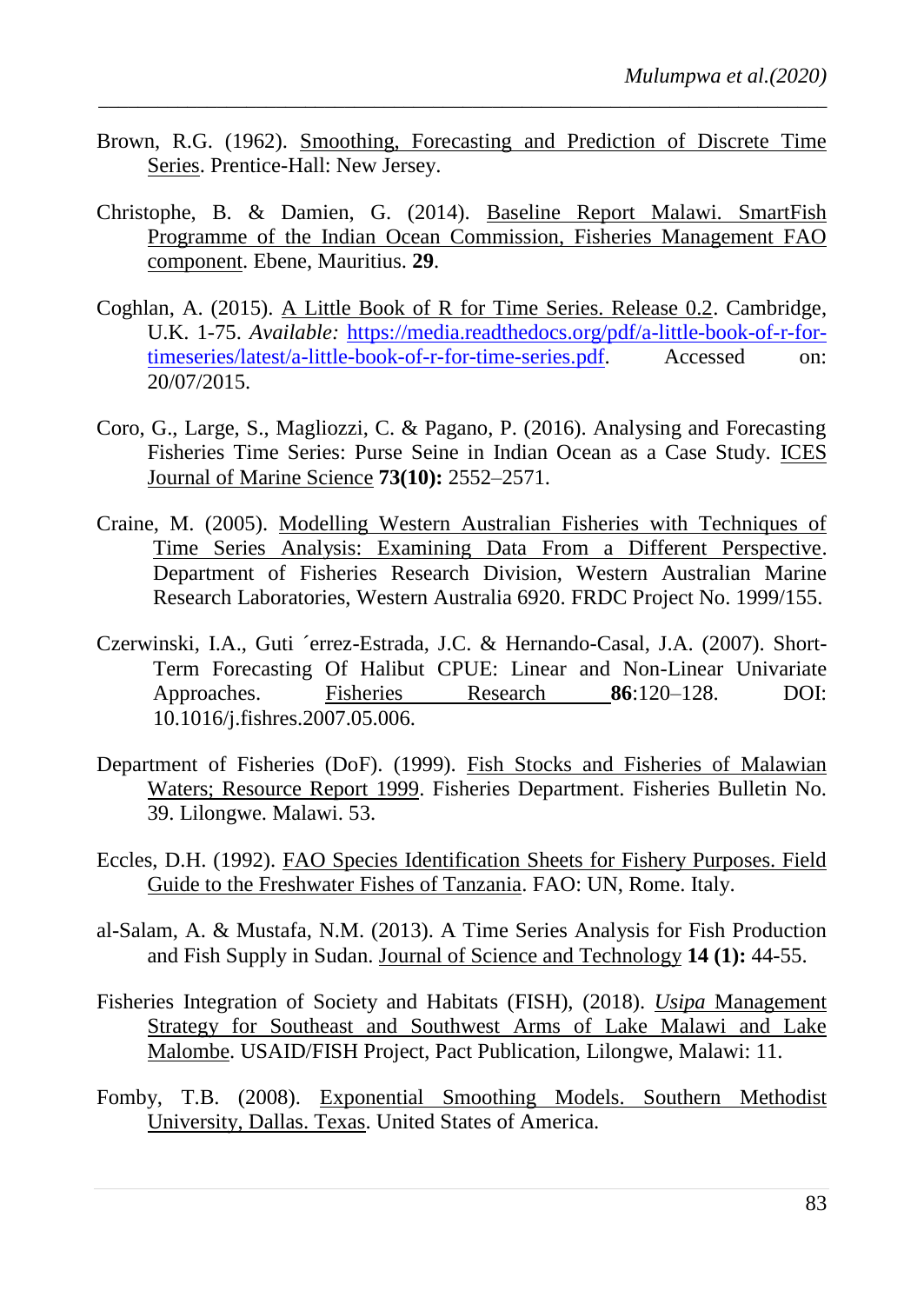*Modeling and Forecasting of Engraulicypris sardella (Usipa) Yields from Mangochi …*

- *\_\_\_\_\_\_\_\_\_\_\_\_\_\_\_\_\_\_\_\_\_\_\_\_\_\_\_\_\_\_\_\_\_\_\_\_\_\_\_\_\_\_\_\_\_\_\_\_\_\_\_\_\_\_\_\_\_\_\_\_\_\_\_\_\_\_\_\_\_\_\_\_\_\_* Food and Agriculture Organisation (FAO) (1993). Fisheries Management in Southeast of Lake Malawi, the Upper Shire River and Lake Malombe with Particular Reference to *Chambo* (*Oreochromis spp*.) CIFA Technical Paper. No: 21. Rome. Italy.
- Food and Agriculture Organization (FAO) (2010). Fisheries and Aquaculture Department, *Summary tables of Fishery Statistics:* Food Balance Sheet Of Fish and Fishery Products in Live Weight and Fish Contribution to Protein Supply*.* Available:  $A$ vailable:  $A$ vailable:  $A$ [http://www.fao.org/tempref/FI/STAT/summary/summ\\_11/FBS\\_bycontinent.p](http://www.fao.org/tempref/FI/STAT/summary/summ_11/FBS_bycontinent.pdf) [df.](http://www.fao.org/tempref/FI/STAT/summary/summ_11/FBS_bycontinent.pdf) Accessed on: 5/20/2020
- Gooijer, J.G. & Hyndman, R.J. (2006). 25 Years of Time Series Forecasting. International Journal of Forecasting **22(3):** 443‐473.
- Government of Malawi (GoM) (2012). Annual Frame Survey 2012. Fisheries Department, Lilongwe, Malawi.
- Hanke, J. E. & Reitsch, A.G. (1998). Business Forecasting ( $6<sup>th</sup>$  Ed). Upper Saddle River, NJ: Prentice Hall.
- Holt, C.C., Modiglian, F., Muth, J.F. & Simon, H.A. (1960). Planning Production, Inventories, and Work Force, Prentice Hall: Englewood Cliffs, New Jersey.
- Kahforoushan, E., Zarif, M. & Mashahir, E.B. (2010). Prediction of Added Value of Agricultural Subsections Using Artificial Neural Networks: Box-Jenkins and Holt-Winters Methods. Journal of Development and Agricultural Economics **2(4):** 115-121.
- Kisang-Ryu, B.S. (2002). The Evaluation of Forecasting Methods at an Institutional Foodservice Dining Facility. MSc. Thesis. Restaurant, Hotel, and Institutional Management. Texas Tech University.
- Lazaro, M. & Jere, W.W.L. (2013). The Status of the Commercial Chambo (*Oreochromis* Species) Fishery in Malawi: A Time Series Approach. International Journal of Science and Technology **3(6):**322-327.
- Maguza-Tembo, F. & Palsson, O.K. (2004). Population parameters and exploitation rate of *Usipa* and *Rhamphochromis species* in southern Lake Malawi: Case of light attraction fishery. The United Nations University. 120 Reykjavik, Iceland.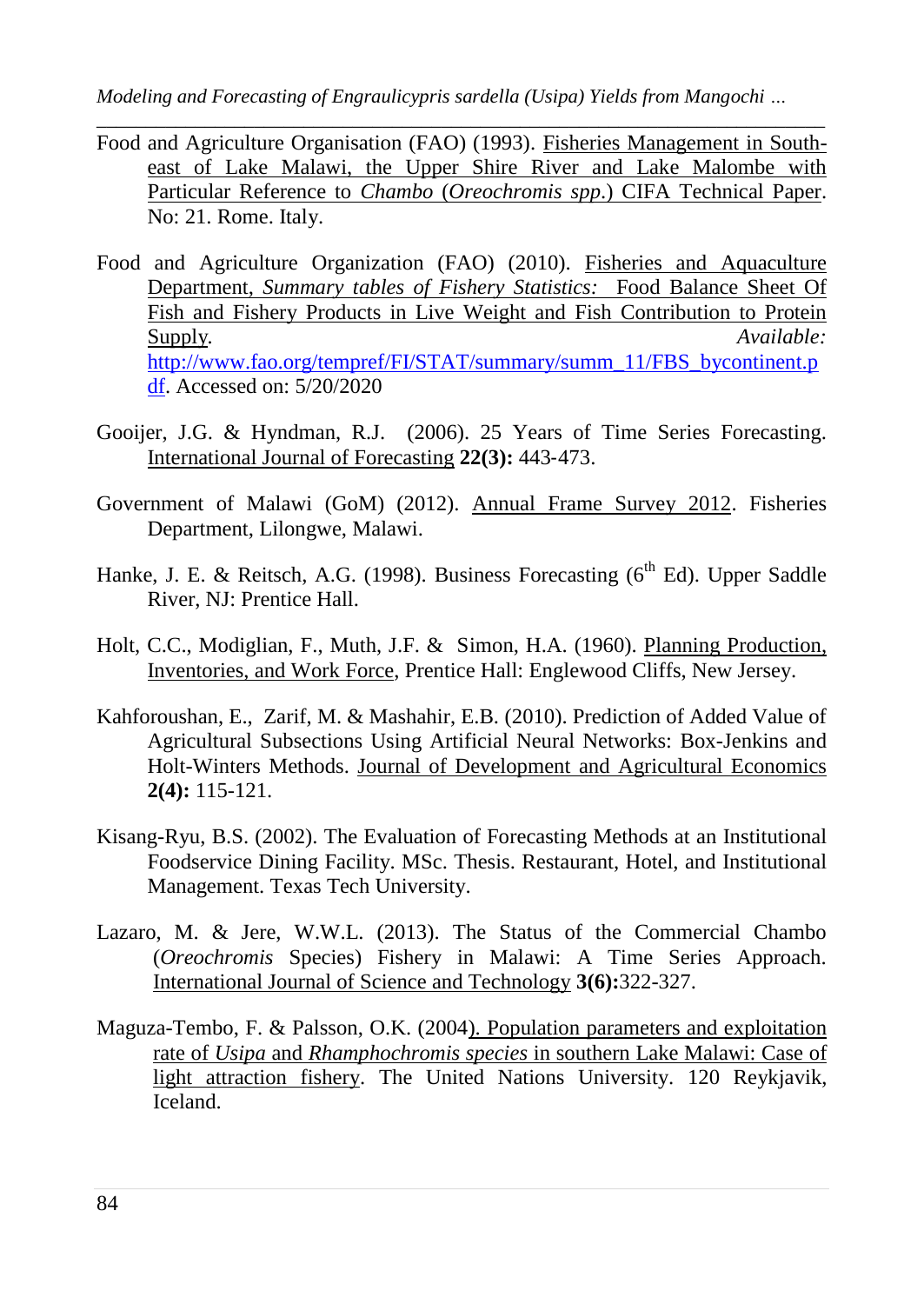Marshall, B.E. (1987). Growth and Mortality of the Introduced Lake Tanganyika Clupeid Limnothrissa miodon, in Lake Kariba. Journal of Fish Biology **32**: 515-524.

- Maunder, M.N., Sibert, J.R., Fonteneau, A., Hampton, J., Kleiber, P. & Harley, S.J. (2006). Interpreting Catch Per Unit Effort Data to Assess the Status of Individual Stocks And Communities. ICES Journal of Marine Science **63(8):** 1373-1385. DOI: 10.1016/j.icesjms.2006.05.008.
- Morioka, S. & Kaunda, E. (2004). Preliminary Examination of the Growth of Mpasa, *Opsaridium microlepis* (Günther, 1864) (Teleostomi: Cyprinidae), Younger than One-year-old, Collected from Lake Malawi. African Zoology **39 (1):** 13-18.
- Raman, R. K., Mohanty, S. K., Bhatta, K. S., Karna, S. K., Sahoo, A. K., Mohanty, B. P. & Das, B. K. (2018). Time Series Forecasting Model for Fisheries in Chilika Lagoon (a Ramsar site, 1981), Odisha, India: a Case Study. Wetlands Ecology and Management **26**: 677–687.
- Ryan, K.L. & Meyer, D. (2019). Predicting catch per unit Effort from a Multispecies Commercial Fishery in Port Phillip Bay, Australia. Marine and Freshwater Research **71**(4) 542-556. *DOI:* [10.1071/MF18286.](https://doi.org/10.1071/MF18286)
- Shitan, M., Wee, P.M.J., Chin, L.Y. & Siew, L.Y. (2008). Arima and integrated Arfima Models for Forecasting Annual Demersal and Peragic Marine Fish Production in Malaysia. Malaysian Journal of Mathematical Sciences **2** (2): 41-54.
- Singini, W., Kaunda, K., Kasulo, V. & Jere, W. (2012).Modelling and Forecasting Small Haplochromine Species (Kambuzi) Production in Malawi – A Stochastic Model Approach. International Journal of Scientific & Technology Research **1**(9).
- Taylor, W. J. (2008). An Evaluation of Methods for Very Short-Term Load Forecasting Using Minute-by-Minute British Data. International Journal of Forecasting **24**: 645-658.
- Thompson, A.B. (1996). Early Life History *of Usipa* (Cyprinidae) in Lake Malombe, with Particular Reference to the Fisheries on *Chambo* (*Oreochromis* spp.). CIFA Technical Paper 21, 13.